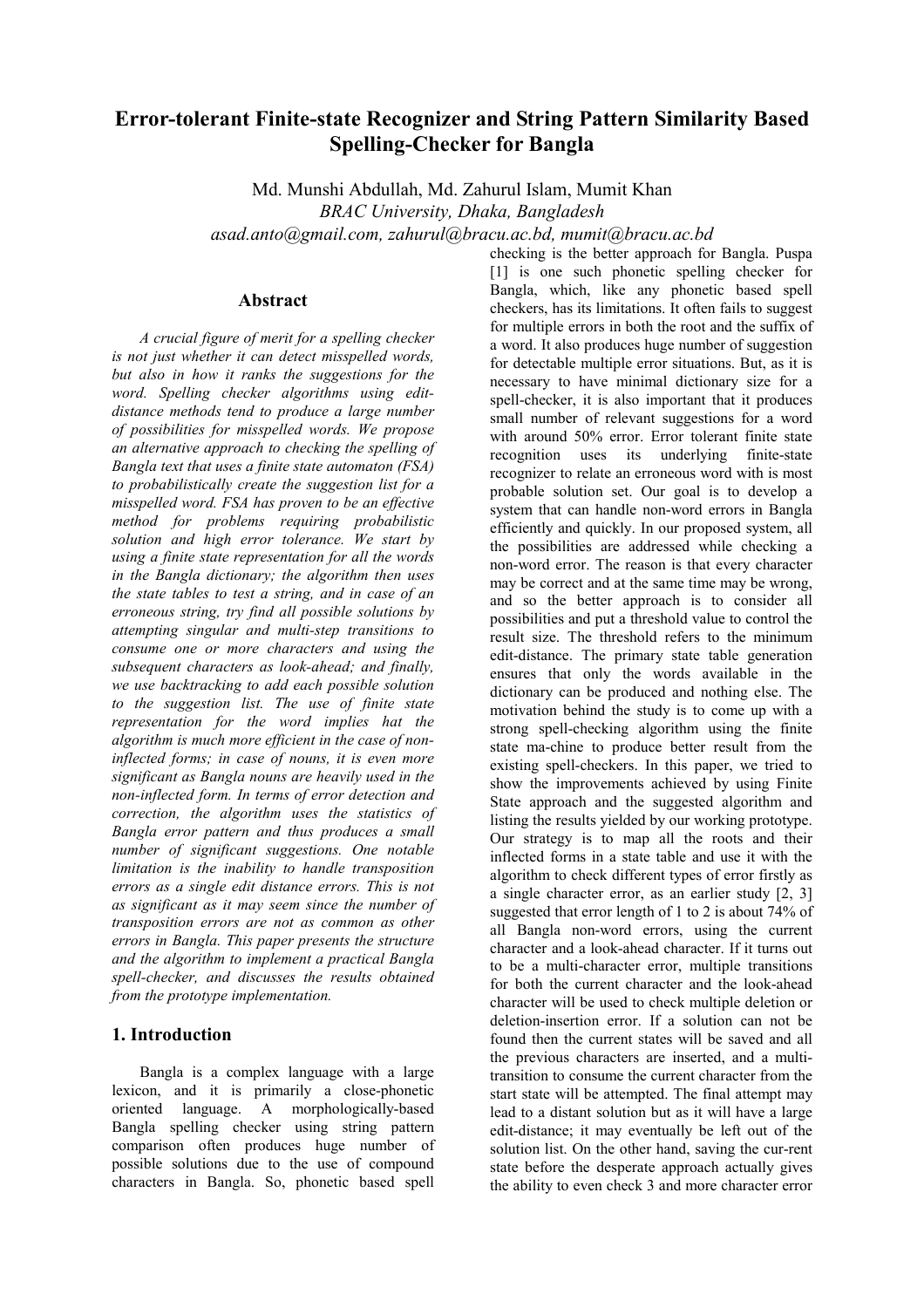with the subsequent characters. This should cover the vast majority of the spelling errors as 1 to 3 character errors make up 90.8% of all Bangla nonword errors [2, 3].

## 2. Related work

There has been some activity in designing spelling checkers for Bangla and other South Asian languages. One recent example is the work done by UzZaman and Khan on Bangla spelling checker that uses double-metaphone called Puspa speller [1]. An approximate string matching algorithms [3] and a direct dictionary look up method [4] have been used so far for the detection of typographical errors and cognitive phonetic errors. Other many work have done on this field. One significant work has done on Error-tolerant Finite State Recognition with Applications to Morphological Analysis and Spelling [5].

## 3. Error tolerant finite state recognition and mapping

We can define error-tolerant finite state recognizer as a high error tolerant recognizer of a specific string set supported by the underlying finite state representation of that specific string set [5]. The important thing is to generate the finite state machine to recognize only the specific string set (All the Entries of Bangla Dictionary) only and nothing else. The term error-tolerance in the other hand requires an error metric for measuring how much two string deviate from each other. Transposition is rather uncommon in Bangla text and thus Levenshtein distance (accessible at: http://en.wikipedia.org/wiki/Levenshtein\_distance) is the measure of the deviation of two strings. For the demonstration purpose we will consider only the currently recognized set at Table 1 by our working prototype. Figure 1 explains the underlying finite state recognizer's principle by mapping some of the roots and its inflections. One thing should be noted is that only the existing strings are recognized and nothing else, even though there are other valid strings that are not in the list. The state table can produce by any of the commonly used finite state machine tools such as Xerox FST tool (accessible at: www.xrce.xerox.com/competencies/contentanalysis/fssoft/docs/fst-97/xfst97.html) and AT&T FSM library (accessible at: http://www.research.att.com/~fsmtools/fsm/). The mapping can be extended for every transition representing a property, a feature not required for our implementation at present. For this particular case study, we have used only 10 root words and a handful of inflections, but it is enough to test the expected improvements made to the approach to be used as a non-word spell checker. The extensive mapping is not used but kept as a future extension to the spell checker to have the ability to work on real-word errors.

## 4. Spelling-check and errors

The spelling checker being developed deals with only non-word errors. The algorithm has been optimized on the basis of statistics to handle the most probable errors efficiently and yet leave the scope to handle the more unusual cases. The algorithm handles substitution and insertion errors somewhat in a similar manner. It uses the lookahead character to map the next move. On the other hand, deletion error is handled through the current character. One advantage in checking spelling using this algorithm is that at every encounter of an erroneous character, it saves the current state and thus uses it with later a character which reduces the scope of misdetection in a multi-character error situation. At the same time it does not leave any possibility unexplored and often produces "absurd" results, but if we take a closer look, the absurd strings turn out to be probable solutions in terms of string pattern similarity. The list of types of Bangla error found in Table 3 and the rate of their occurrences are the main motivations behind the spell checking process [3]. The algorithm does not handle transposition error as a single edit distance error to reduce complexity. This is reasonable since the number of these errors is rather small.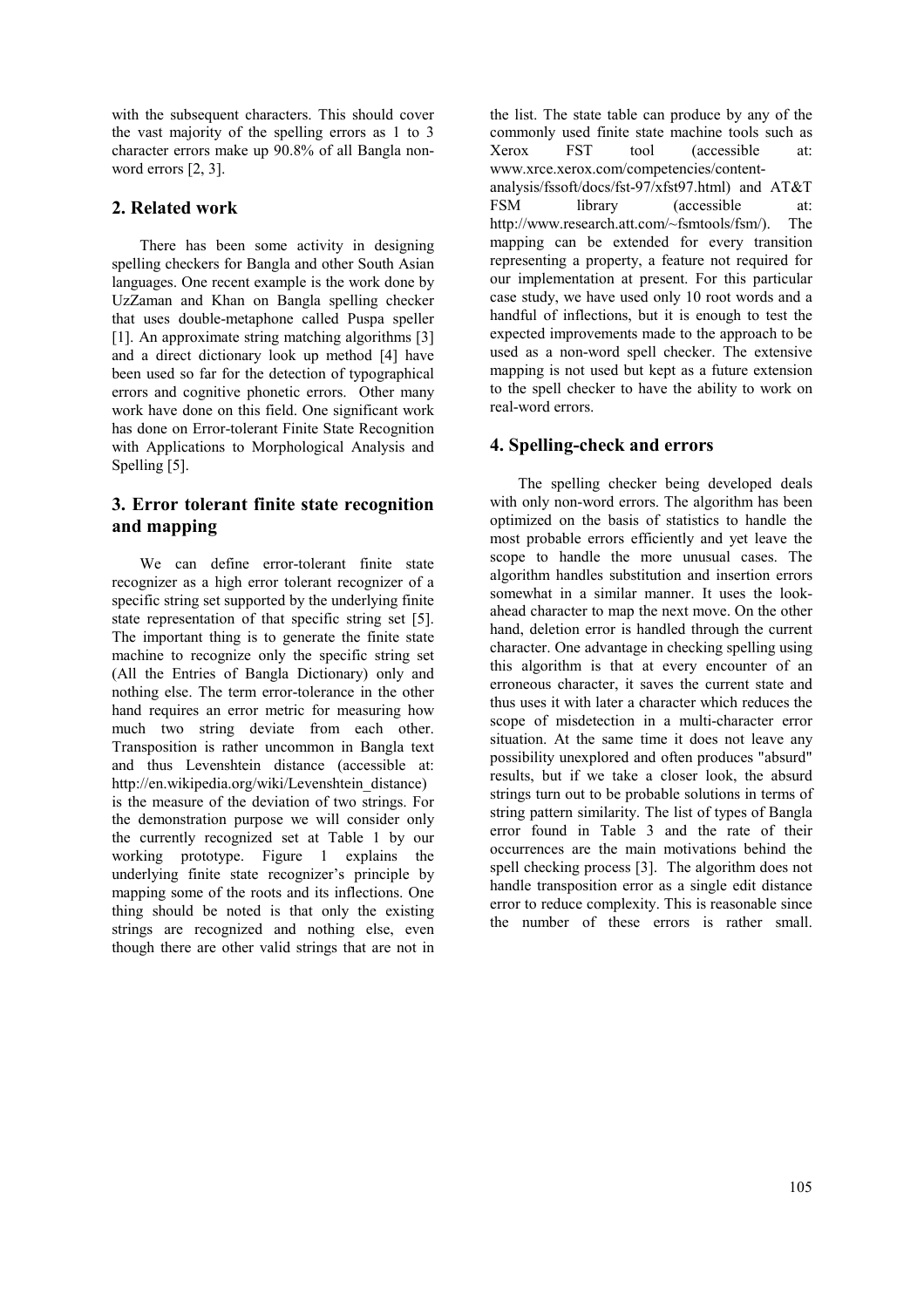| কর          | বল                    | ধর          | খা          | যা         |
|-------------|-----------------------|-------------|-------------|------------|
| করিয়েছিলেন | বলিয়েছিলেন           | ধরিয়েছিলেন | খাইয়েছিলেন |            |
| করেছিলেন    | বলেছিলেন              | ষরেছিলেন    | খেয়েছিলেন  | গিয়েছিলেন |
| করছিলেন     | বলছিলেন               | ষরছিলেন     | খাচ্ছিলেন   | যাচ্ছিলেন  |
| করিয়েছেন   | বলিয়েছেন             | ধরিয়েছেন   | খাইয়েছেন   | গিয়েছেন   |
| করেছিলে     | $\overline{a}$ লেছিলে | ধরেছিলে     | খাইয়েছিলে  | গিয়েছিলে  |
| করছিলে      | বলছিলে                | ষরছিলে      | খাচ্ছিলে    | যাচ্ছিলে   |
| করছেন       | বলছেন                 | ধরছেন       | খাচ্ছেন     | যাচ্ছেন    |
| করেছেন      | বলেছেন                | ধরেছেন      | খেয়েছেন    | গিয়েছেন   |
| করিয়েছিলে  | বলিয়েছিলে            | ধরিয়েছিলে  | খাইয়েছিলে  | গিয়েছিলে  |
| করেছিল      | বলেছিল                | ধরেছিল      | খাচ্ছিল     | যাচ্ছিল    |
| করিয়েছিল   | বলিয়েছিল             | ধরিয়েছিল   | খাইয়েছিল   | গিয়েছিল   |
| করেছে       | বলেছে                 | ধরেছে       | খেয়েছে     | গেছে       |
| করছে        | বলছে                  | ধরছে        | খাচ্ছে      | যাচ্ছে     |
| করছ         | বলছ                   | ধরছ         | খাছ         | যাচ্ছ      |
| করল         | বলল                   | ধরল         | খেল         | গেল        |
| করিয়েছে    | বলিয়েছে              | ধরিয়েছে    | খাইয়েছে    | গিয়েছে    |

Table 1: List of verb roots & some inflected form

### Table 2: List of Noun roots  $\&$  some inflected form

| মানুষ     | গরু      | ছেলে      | মেয়ে     | টেবিল     |
|-----------|----------|-----------|-----------|-----------|
| মানুষরা   |          | ছেলেরা    | মেয়েরা   |           |
| মানুষেরা  |          |           |           |           |
| মানুষগুলা | গরুণ্ডলা | ছেলেণ্ডলা | মেয়েগুলা | টেবিলগুলা |
| মানুষগুলি | গরুগুলি  | ছেলেণ্ডলি | মেয়েগুলি | টেবিলগুলি |
| মানুষগুলো | গরুগুলো  | ছেলেণ্ডলো | মেয়েগুলো | টেবিলগুলো |
| মানুষদের  |          | ছেলেদের   | মেয়েদের  |           |



Figure1: Finite State Recognizer to Recognize Some Strings from Table 1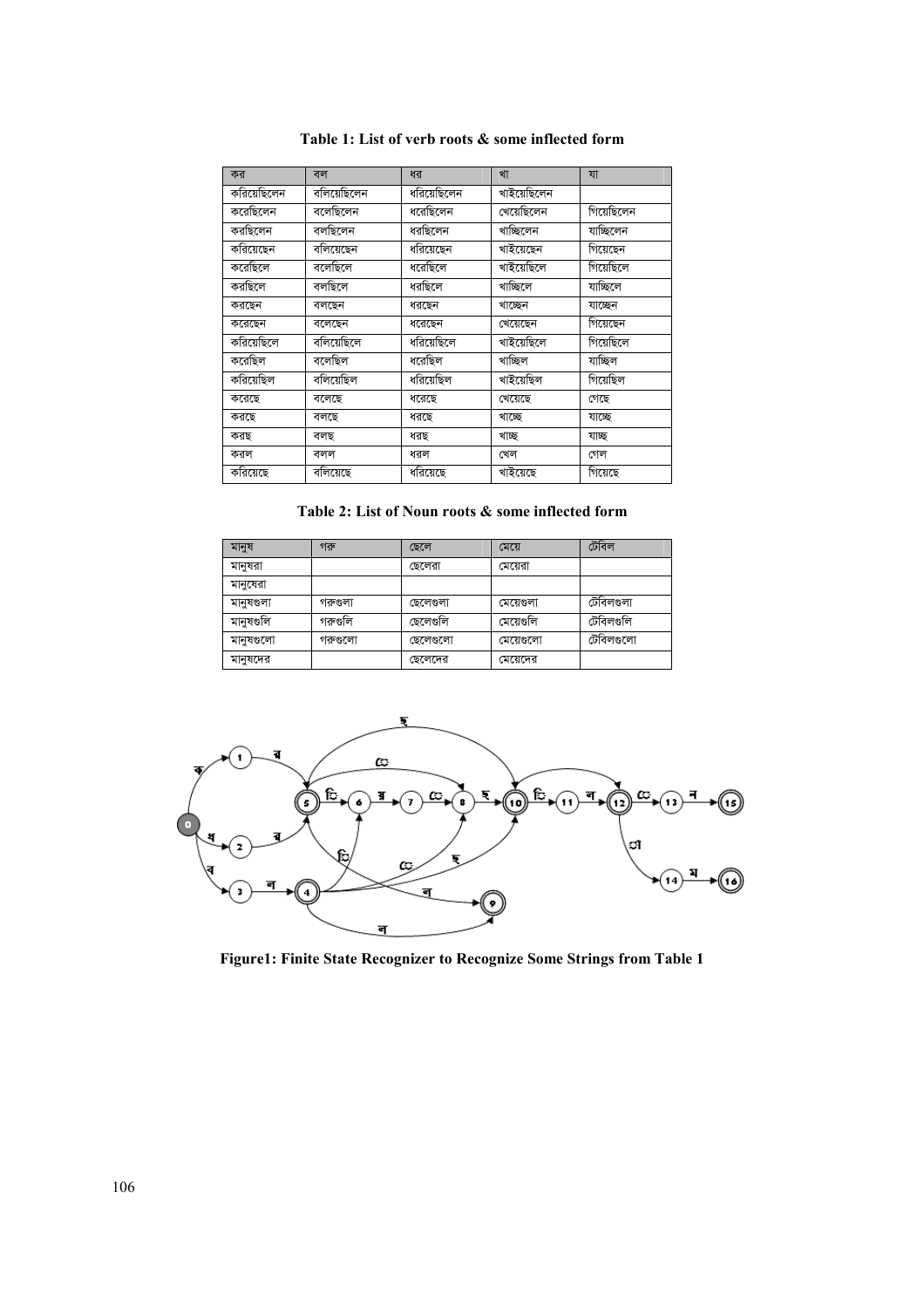

Figure 2: Spelling-Checker Algorithm Flow Diagram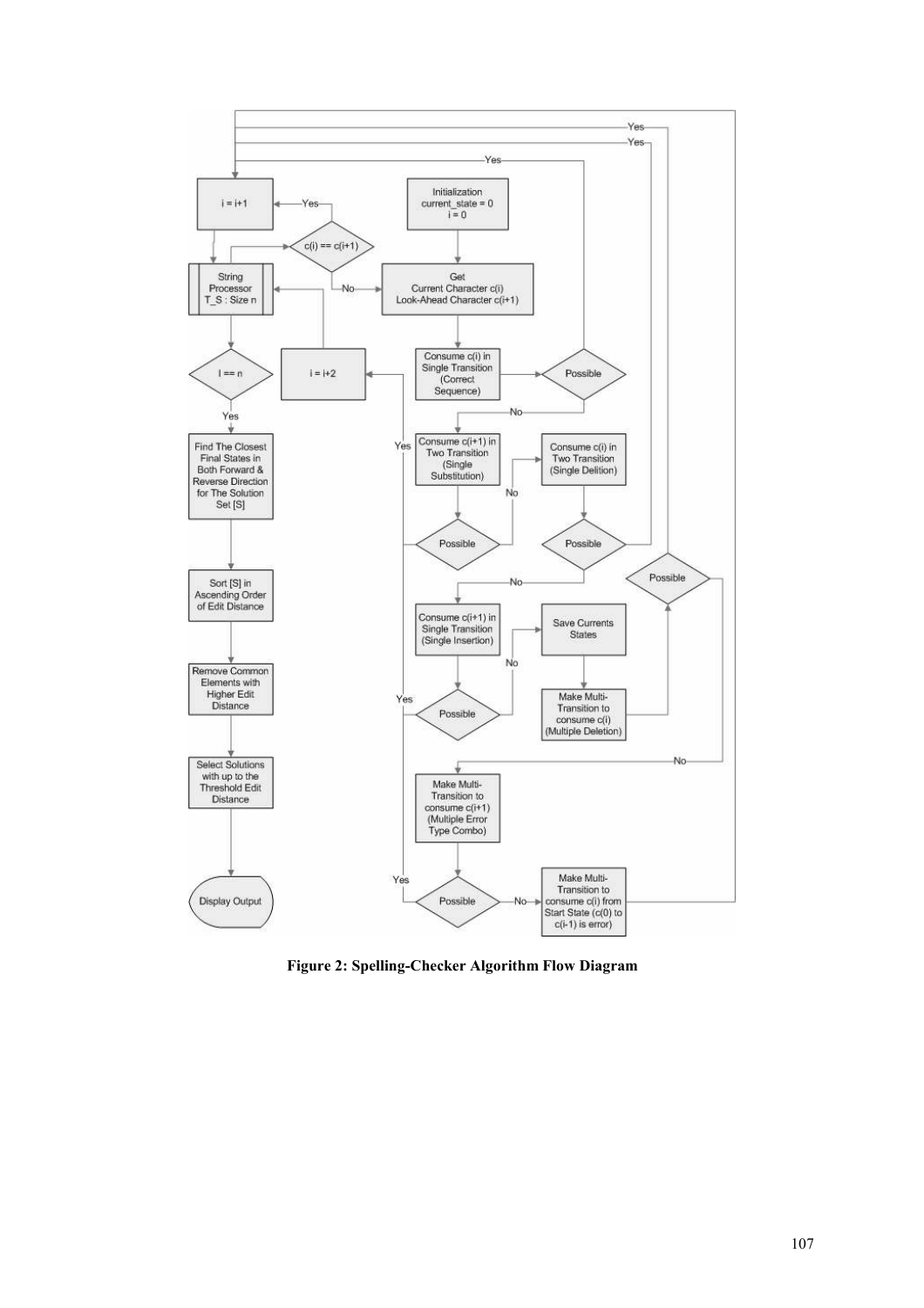Table 3: Types of non-word error in Bangla

| <b>Type of error</b> | Percentage |
|----------------------|------------|
| Substitution         | 66.90      |
| Deletion             | 17.87      |
| Insertion            | 9.60       |
| Transposition        | 5.63       |

### 5. Algorithm and prototype implementation

Figure 2 explains the working principles of the underlying algorithm. While the state tables are meant to be automatically generated from a set of finite state rules, the tables used in the prototype implementation have been hand-coded. The algorithm gets the input from the String Scanner, and then uses the Finite-State Recognizer Table to update the set of possible solutions. As the algorithm uses all the possibilities to reach the solution, sometimes our algorithm produces the same string pattern with different edit distance. The finalizing selection process addresses this problem by selecting the final solution set.

The algorithm works on the basis of error occurrence statistics. As suggested by [3], single character error is the highest among all Bangla text errors (41.36%), and so it has been handled exclusively. Moreover, the expectation of the presence of a particular type of errors in Table 3 also taken under consideration. After the initialization process, we checked if each character occurrence can be consumed by a single transition. If so then we are scanning a correct word. We have a basic check in the main block for repetition by putting an error value in our State-Table for every state. At each failure of such the sequence to assume possible solution is as follows:

We check for Substitution Error (possible expectancy 66.90%) by trying to consume the lookahead character in two transitions. If possible then we switch our next test character to be the immediate next character of the look-ahead character. The recorded edit distance of this move is 1.

|   | c[i] | $c(i+1)$ |     |    | c[i] | $c[i+1]$ |  |
|---|------|----------|-----|----|------|----------|--|
| ক |      | œ        | চ্য | R) | ল    | ां       |  |
|   |      |          |     |    |      |          |  |
| ক | ব    | C        | চ্য | Ю  | ক    | O)       |  |
|   | Sub  |          |     |    | Sub  |          |  |

Figure 3: Substitution Error Handling.

a. If we failed in section (a), we check Deletion Error (possible expectancy 17.87%) by trying to consume the current character by two transitions. If possible then we switch our next test character to be the look-ahead character. The recorded edit distance for this move is 1.

|   | $_{\rm Del}$ | c(i) |     |    |   |    |   |
|---|--------------|------|-----|----|---|----|---|
| ক |              | œ    | ছ   | R) | ल | O  | ম |
|   |              |      |     |    |   |    |   |
| ক |              | œ    | চ্য | R) | ल | ۄ, | ы |

Figure 4: Deletion Error Handling.

b. If we failed in section (b), we check Insertion Error (possible expectancy 9.60%) by trying to consume the look-ahead character by a single transition. If possible then we switch our next test character to be the immediate next character to the look-ahead character. The recorded edit distance for this move is 1.

|   | Ins  |          |   |     |   |   |                         |      |
|---|------|----------|---|-----|---|---|-------------------------|------|
| ক |      |          | œ | চ্য | Ю | ਕ | $\langle \cdot \rangle$ | P.   |
|   |      |          |   |     |   |   |                         |      |
| ক |      |          | œ | চ্য | ি | ਟ | $\sim$ $\mu$            | - 21 |
|   | c[i] | $c[i+1]$ |   |     |   |   |                         |      |

Figure 5: Insertion Error Handling.

- c. If we failed in section (c), we first save the current state for later use and check Multiple Character Deletion Error by trying to consume the current character by a multiple transitions. If possible then we switch our next test character to be the lookahead character. The recorded edit distance for this move is the sum of the number of transitions and 1 and it is updated to the saved state as well.
- d. If we failed in section (d), then we assume a combinational multiple errors and try to consume the look-ahead character in multiple transitions. If possible then we switch our next test character to be the immediate next character to the look-ahead character. The recorded edit distance for this move is the sum of the number of transitions and 1.
- e. If all attempts are failed we make a bold assumption that all the characters before the current character are insertions and make a multitransition from the start state to consume the current character and the try the next character. The recorded edit distance for this move is the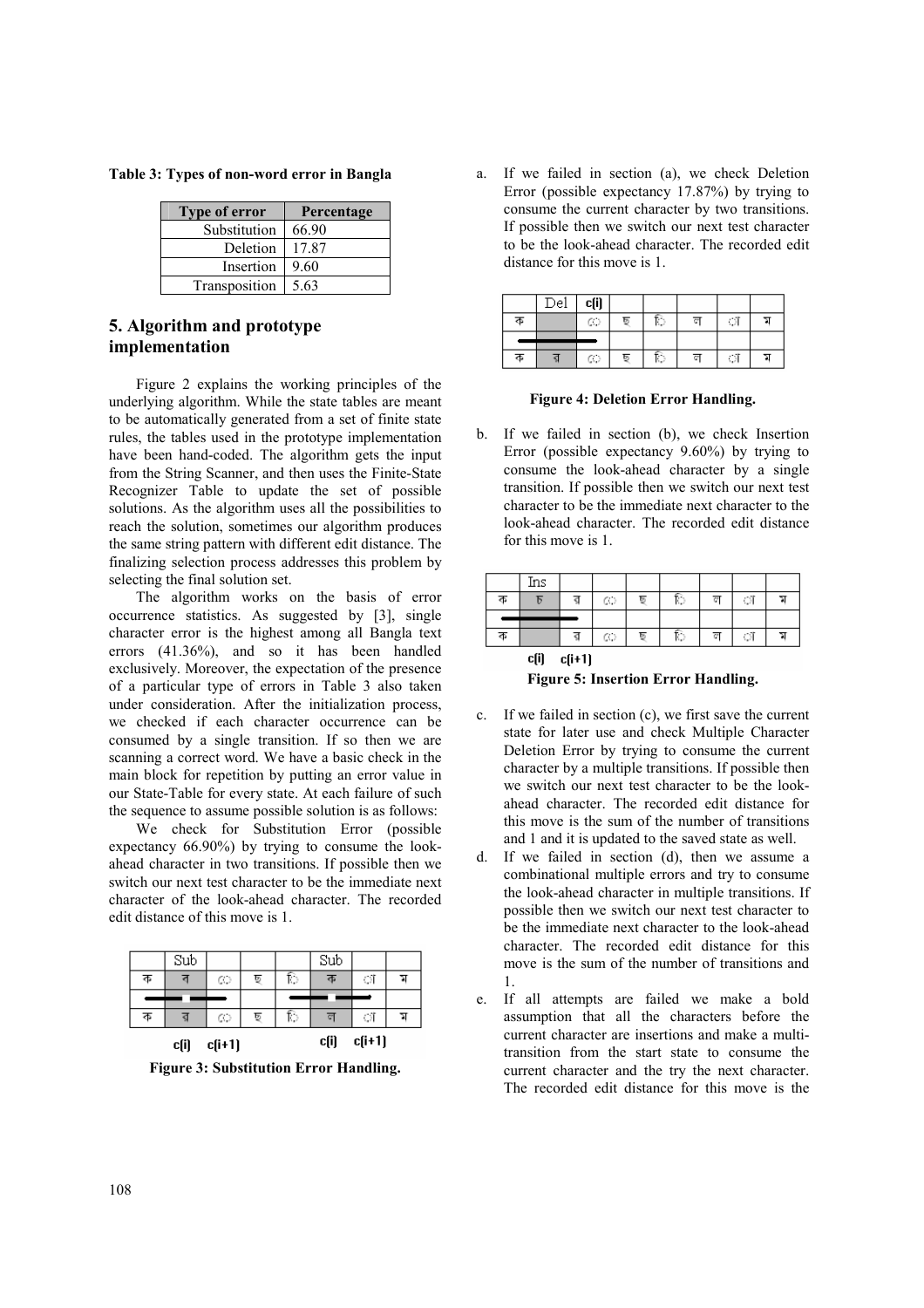sum of the number of transitions and the position of current character.

It should be noted that we save the current state just after failing with single error checking. This will eventually help us to lead to the correct solution as multiple moves with the next test character will be made from that state. All these checks will be made with all the elements of the solution set thus no possibilities will be left off and a synchronous edit distance update is made to keep things in order. Another significant benefit from this approach is the reduced number of pattern matching. The algorithm will make deterministic moves rather than trying blind guesses, which this reduces the processing time needed for each check and increases the speed.

After checking the whole string a finalizing step is used in which the possible output set is checked, sorted and selected by threshold matching. All the possibilities are finalized by making them reach a final state by the minimum number of moves and it is tried in both forward and reverse direction. Due to the mix of singular and multiple moves the prototype often produces same patterns with different edit distance. Similar patterns with higher edit distance are removed after sorting the list. Then the elements having an edit distance higher than a predefined threshold value are truncated. Thus the result is shown.

#### 6. Performances and evaluation

The evaluation metric used for testing the performance is based on the [6] parameters for isolated-word error correction:

- Lexicon size;
- test set size;
- correction accuracy for single error misspellings;
- correction accuracy for multi-error misspellings; and
- type of errors handled (phonetic, typographical, OCR generated etc.).

These metrics have been used by another notable effort in Bangla spelling checker as well [7]. There were 3 files in the test set, each with 97 words. One file contained all correct strings, another contained strings with single error of any of the possible types, and the third file contained string with multiple, ranging from 2 to 9, character errors.

The lexicon used in this study does not contain the actual words, rather consists of a state table with 50 states for the 97 strings used in the test case. The results show 92% accuracy for single character error in different positions. The algorithm fails to find the suggestion in cases where the transposition error occurs at either end of the word, and that accounts for much of the remaining 8% in our results. In case of multiple character errors, the accuracy is approximately 70%. It should be noted that some of the input words were randomly generated nonsense words, which often led to the algorithm producing absurd suggestions in return. An attempt was made to check the suggestion generation capabilities of the algorithm for any word, including those that may never occur in Bangla.

One observation is the important result is the very small incremental time needed to find single-error misspellings over the correct ones. The state transition approach keeps the transition time somewhat the same and that should be regarded as a significant improvement in the performance of the spell checker.

#### 7. Future work

One notable improvement would be to introduce transposition errors as a single edit distance errors. If that is done, a simple check of single transition possibility based on the current character and the lookahead character will yield a possible suggestion. Faster and optimized state table generation can further improve the performance. Extending this algorithm to handle real-word errors can be achieved by augmenting the information kept for the mapping of the states, which is currently used for state status determination only. Memory requirement is a concern in the current implementation, which can be significantly improved by using different representations such as node-edge representation for the state table.

#### 8. Conclusion

This paper presents a finite state machine based spelling checker for Bangla that shows good promise in terms of suggestion generation and runtime performance. The method described optimizes its performance by using statistical information on the error patterns of Bangla text. While it is quite possible to use this method on other languages without such statistics, the performance will definitely suffer for the lack of it.

### 9. Acknowledgement

This work has been supported in part by the PAN Localization Project (www.panl10n.net) grant from the International Development Research Corporation,